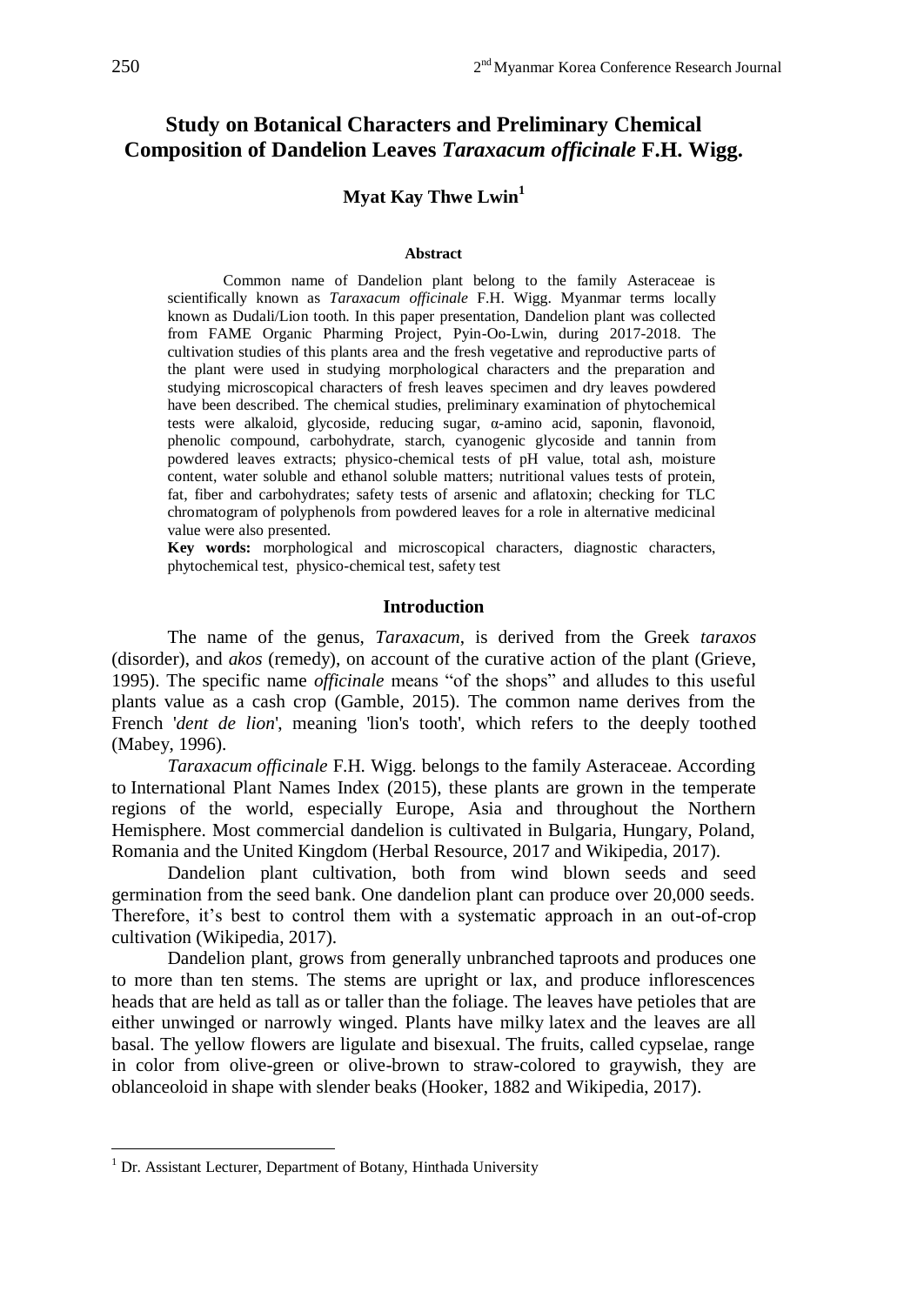Dandelion leaves contains [flavonoids](https://en.wikipedia.org/wiki/Flavonoids) including [luteolin,](https://en.wikipedia.org/wiki/Luteolin) [apigenin,](https://en.wikipedia.org/wiki/Apigenin) [caffeic](https://en.wikipedia.org/wiki/Caffeic_acid)  [acid,](https://en.wikipedia.org/wiki/Caffeic_acid) and [chlorogenic acid;](https://en.wikipedia.org/wiki/Chlorogenic_acid) substantial levels of vitamins A, C, D and B complex; nutritional contains a bitter principle, tannin, insulin, polysaccharides and carotene. Therefore, dandelion leaves are characterized so far and of the studies supporting its use as a medicinal and culinary plant (Herbal Resource, 2017 and Wikipedia, 2017).

## **Materials and Methods**

# **1. Botanical studies**

# **Collection, classification and identification of** *Taraxacum officinale* **(Dandelion plant)**

Today, the first cultivation of dandelion plant introduce to FAME Organic Pharming Project, Pyin-Oo-Lwin, more improved in quality and safety. To get the specimens were collected from FAME Organic Pharming Project, Pyin-Oo-Lwin, during the flowering and fruiting period time (2017-2018). After collection, these plants were carried out in the Department of Botany, Hinthada University, to get correct family, genus and species with the help of reference literaturers such as Hooker (1882), Dassanayake (1980), Backer (1965) & Wikipedia, (2017). Herbarium specimens were also prepared and kept in the Botany Department, Hinthada University.

## **Sample preparation and examination of** *Taraxacum officinale* **(Dandelion leaves)**

The collected fresh leaves samples were washed with water to remove impurities. After washing, the fresh leaves specimens were examined by preparing freehand section and examined under microscope. Temporary mounts were prepared with glycerin (Trease and Evans, 1978 & Metcalfe and Chalk, 1950). And then, air dried method for at room temperature to four weeks. The prepared dry powdered leaves was stored in air tight container or desiccators to prevention of moisture and contamination for further uses. Diagnostic characters of powdered leaves were examined by sensory and under microscope to get standardization for health supplements (Venema, 2013, Trease and Evans, 1978 & Metcalfe and Chalk, 1950). These test preparation and examination will be conducted at the Botany Department, Hinthada University.

# **2. Chemical studies**

# **Qualitative investigation on** *Taraxacum officinale* **(Dandelion powdered leaves)**

In this study, the preliminary phytochemical investigation of the water and ethanol powdered leaves extracts have been carried out to known the presence or absence. The methods of British Pharmacopoeia (1968), Trease and Evans (1978), World Health Organization (2011) were applied for investigation of phytochemical studies. These tests were conducted at the Botany Department, Hinthada University and FAME Pharmaceutical Laboratory, Yangon.

**Quantitative investigation on** *Taraxacum officinale* **(Dandelion powdered leaves)** 

Physico-chemical properties including pH value, total ash, moisture contents, water soluble and ethanol soluble matters of powdered leaves samples were carried out as in British Pharmacopoeia (1968) and W.H.O (2011). These tests were conducted at the Botany Department, Hinthada University and FAME Pharmaceutical Laboratory, Yangon.

# **Nutritional value investigation on** *Taraxacum officinale* **(Dandelion powdered leaves)**

The nutritional values such as protein, fat, fiber and carbohydrates were also determined. The protein and fiber were also defined by acid alkali treatment. The fat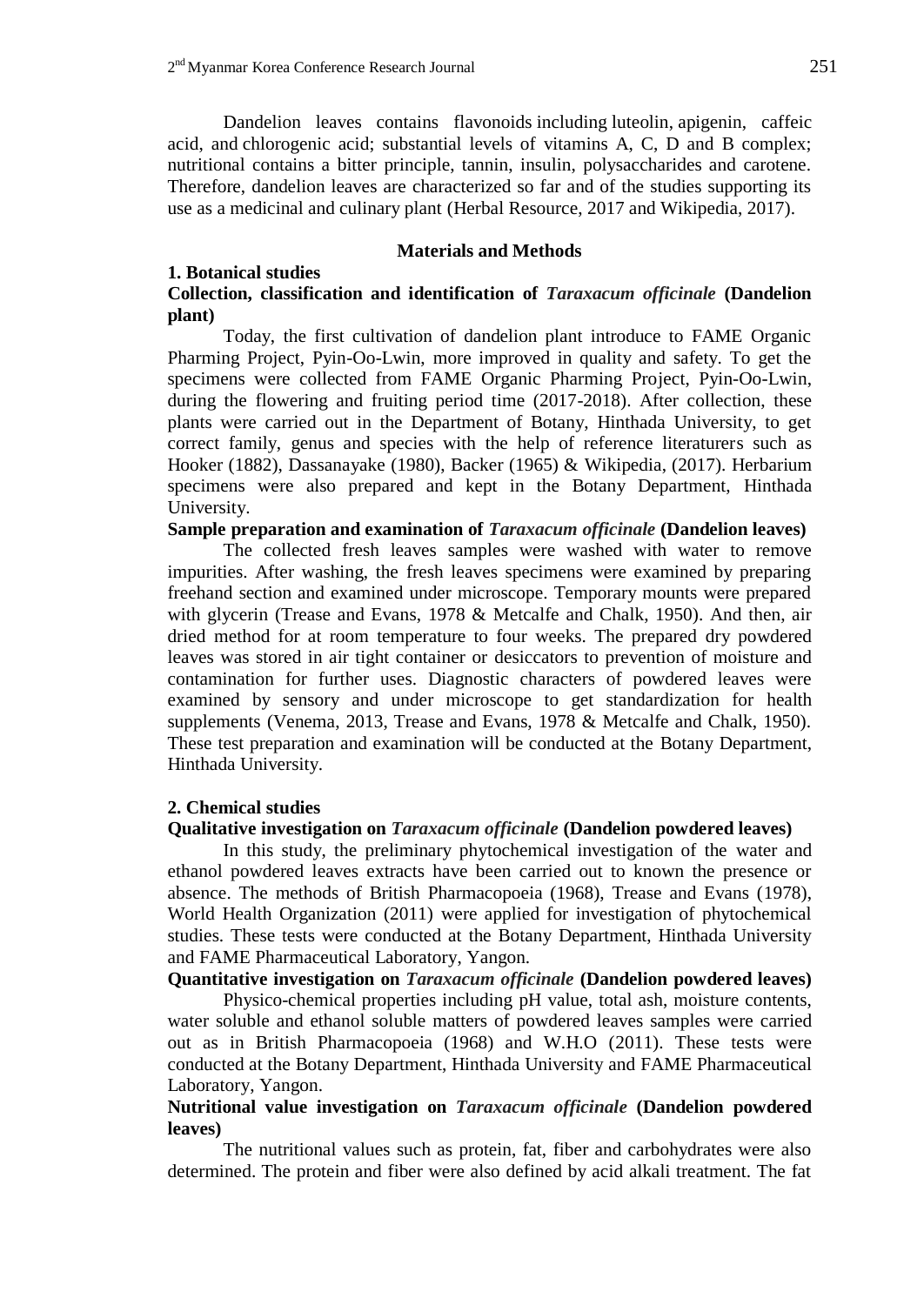content was determined by the soxhlet extraction method. The carbohydrates content was determined by the totally result of protein, fat, fiber, moisture and ash contents. The methods of Horwitz (2000), Kjeldahl (1883), Kirk & Sawyer (1991) were applied for investigation of nutritional value studies. These tests were conducted at the Small Scale Industries Department, Yangon.

# **Safety test for** *Taraxacum officinale* **(Dandelion powdered leaves)**

Safety tests of arsenic and aflatoxin for dandelion powdered leaves sample by using test kit and ELISA method (Leszczynska, *et al*., 1998). These tests were conducted at the Small Scale Industries Department, Yangon and Nay-Pyi-Taw.

# **Determination by Thin Layer Chromatography (TLC) for** *Taraxacum officinale* **(Dandelion powdered leaves)**

Thin layer chromatography (TLC) plate was used as 0.25 mm percolated silica gel (GF<sub>245</sub>, Merck). It was cut into small plate (1x 4 cm size). TLC parameters for polyphenols (flavonoids and polyphenolcarboxilic acid) (Popescu, *et al*. (2010)). These tests were conducted at the FAME Pharmaceutical Laboratory, Yangon.

# **1. Botanical studies**

# **Results**

## **1.1 Scientific classification**

| Rank           | <b>Scientific Name</b>                                                  |
|----------------|-------------------------------------------------------------------------|
| Kingdom        | : Plantae                                                               |
| Division       | : Angiosperms                                                           |
| Class          | : Eudicots                                                              |
| Sub-class      | : Asterids                                                              |
| Order          | : Asterales                                                             |
| Family         | : Asteraceae                                                            |
| Genus          | : Taraxacum                                                             |
| <b>Species</b> | $:$ officinale                                                          |
|                | Binomial Name : Taraxacum officinale F.H.Wigg. -- Prim. Fl. Holsat. 56. |
|                | 1780 [29 Mar 1780] (According to IP N I, 2015)                          |

# **1.2 Morphological characters of** *[Taraxacum officinale](http://www.ipni.org/ipni/idPlantNameSearch.do?id=254151-1&back_page=%2Fipni%2FeditSimplePlantNameSearch.do%3Ffind_wholeName%3DTaraxacum%2Bofficinale%2B%26output_format%3Dnormal)* **F.H.Wigg. (Dandelion plant)**

This plant is a **perennial**, herbaceous plants, can grow as high as about 25 - 45 cm; live for at least three seasons, after an initial period they produce florets (flowers) once a year. **Root system** is a large central tap root system, leaves and stems grow from a taproot; root type grows vertically down, tapering at the end forming a center where secondary roots sprout laterally; fleshy and brittle roots are filled with a white milky substance that is bitter and slightly odorous; dark brown roots may reach into the soil for a foot or more. **Modified stems** (peduncle) are hollow, about 5 - 50 cm long, consisting of a milky sap; stems don't branch off - each stem solely holds one inflorescence head; stems can be tinted purplish over with short hairs, they are upright and held as tall or taller than the foliage. **Modified leaves** are Dent-de-Lion (Lions Tooth) resemble the jagged edged leaves that taper at the tip, usually lay flat to the ground and are formed in a circular arrangement (rosette), about 5 - 25 cm long; petioles are either unwinged or narrowly winged. **Inflorescence** is a terminal head, solitary, about 150 to 200 yellow ray florets (flowers) only, florets open with the sun in the morning and close in the evening or during gloomy weather; involucral bracts 2-seriate, oval to linear-lanceolate, numerous bracts, over with pubescent, greenish colour with the tips dark gray or purplish colour; receptacles small, flat, white, about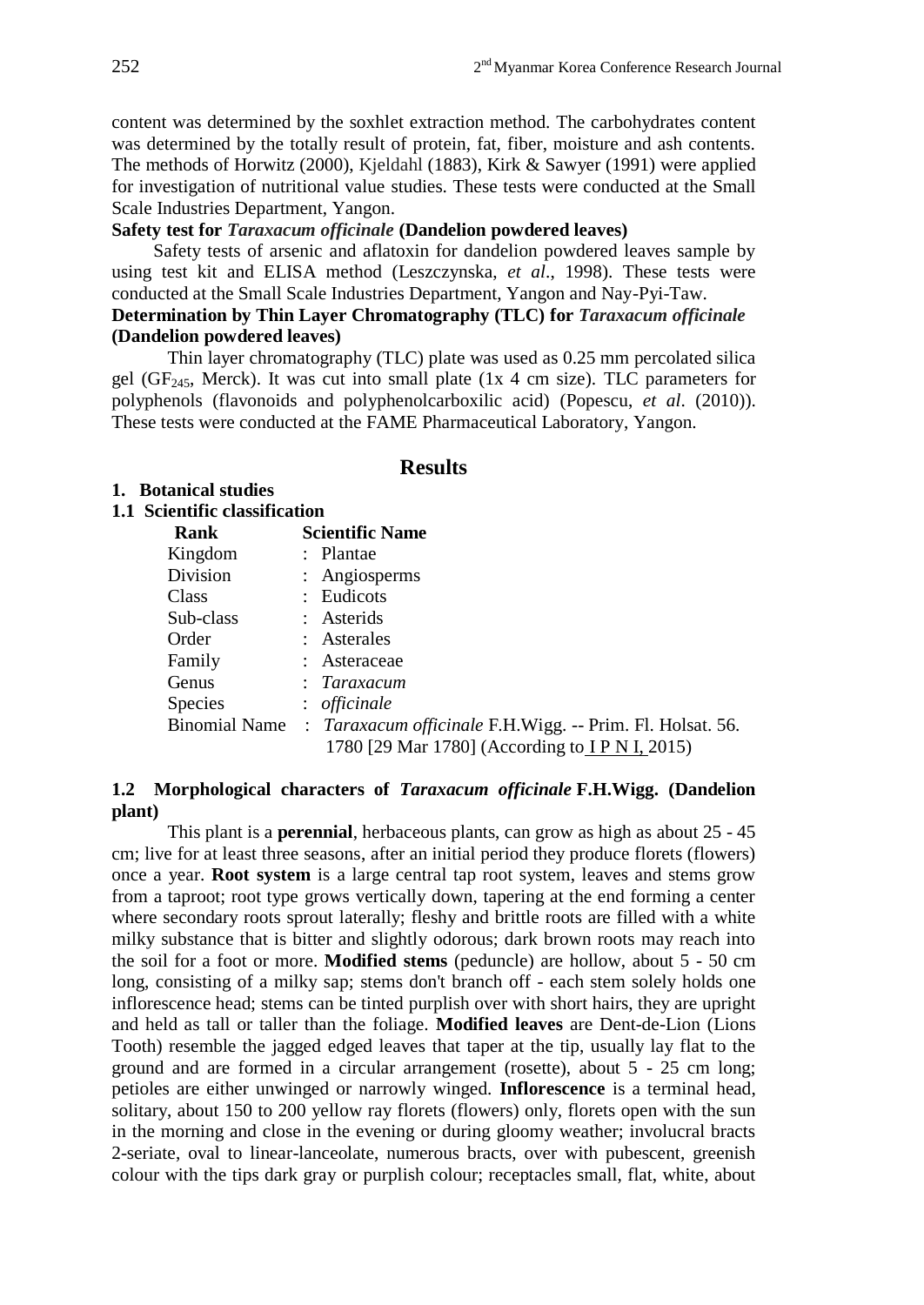1.0 - 1.5 mm across. **Modified Ray florets** are bisexual present, about 2 cm long; white pappus (modified calyx) present, numerous, about 1 cm long, thin and slender shape, persistent; yellow corolla, about 1 cm long, ligulae shape, 5-dentate at the apex, caducous. **Androecium** is the 5 - stamens, about 1 mm long; white filaments are thin and slender, about 0.5 mm long; yellow anthers are lanceolate, about 0.5 mm long, dithecous with pollens numerous; anther aggregate ring into the style tube but filaments are distinct above the point attach to the corolla tube. **Gynaecium** is an inferior; ovary oblong, about 1 mm long, one ovule in each locule, white; basal placentation; pale yellow styles are slender, about 2 cm long; stigma-arms linear bifid, about 3.0 - 6.0 mm long, yellow colour. **Achene** is a modified fruit, oblong, about 1 mm long and 0.5 - 1.0 mm width, yellowish-brown, 5-angled, straight tapering to a truncate base, compressed laterally, woody, dull with small overlapping flat spines at the top of the achene; seeds white, obovoid, about 0.5 mm long. Modified stalk is called a beak, between the persistent calyx (pappus) and the achene, which elongates as the fruit matures. The beak breaks off from the achene quite easily. The morphological characters were shown in figures 1 to 8.



Fig. (8) Achene members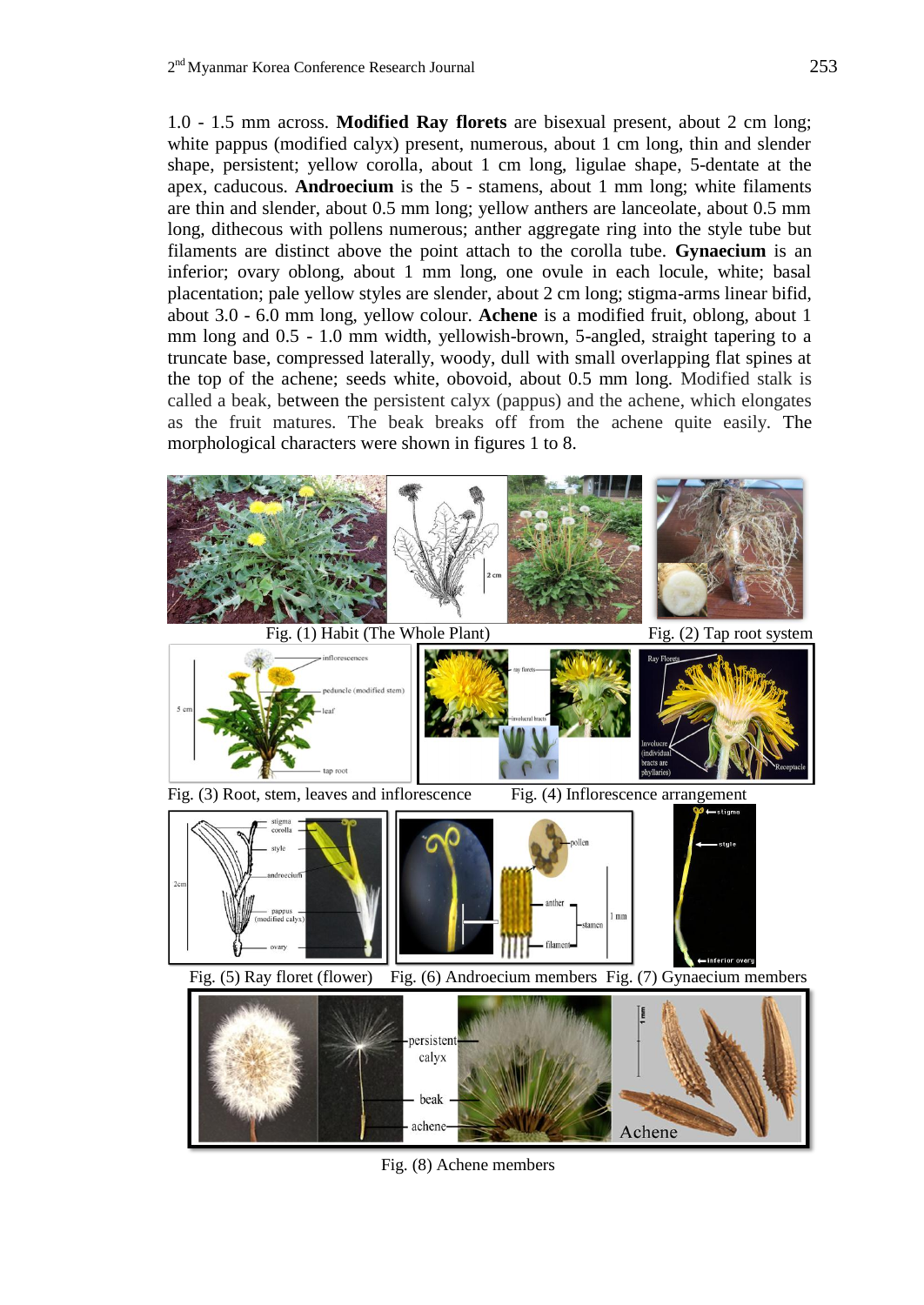# **1.3 Microscopical characters of** *[Taraxacum officinale](http://www.ipni.org/ipni/idPlantNameSearch.do?id=254151-1&back_page=%2Fipni%2FeditSimplePlantNameSearch.do%3Ffind_wholeName%3DTaraxacum%2Bofficinale%2B%26output_format%3Dnormal)* **F.H.Wigg. (Dandelion leaves)**

# **Lamina**

In surface view, the epidermal cells of both surfaces were parenchymatous and thin-walled. The anticlinal walls of the upper and lower surfaces were wavy, stomata were present on both surfaces, usually more present on lower surface. They were anomocytic types. The guard cells were reniform in shape and contain abundant chloroplasts. The oils present in the subsidiary cells. In transverse section, the cuticle layer was thick on both epidermises. Both epidermal cells were barrel to rectangular in shape. The mesophyll consisted of palisade and spongy parenchyma. The palisade mesophyll was made up of two layers of vertically elongated cylindrical cells, they contained numerous chloroplasts and oil cells. The spongy mesophyll consisted of 3 - 5 layers of cells, which were irregular to isodiametric in shape and loosely arranged. The distribution of mesophyll cells near the margin was similar to other parts of the lamina except that no vascular elements were observed and the cells were slightly smaller. They were shown in figures 9 - 10.



Fig. (9) Surface view of lamina

## **Midrib**

In surface view, the epidermal cells of both surfaces were parenchymatous and elongated along the length of the midrib and rectangular in shape. Stomata were present on both surfaces. The midrib in transverse section was slightly convex in the upper surface and moderately concave in the lower surface. The cuticle layers of the both surfaces were thickness. The cortex was made up of lamella collenchyma and thin-walled parenchymatous cells. The collenchyma cells were 2 to 4 layers in thickness towards the upper surface and 3 to 6 layers in thickness towards the lower surface. They were rounded to isodiametric in shape. The parenchyma cells were 4 to 7 layers in thickness above the sclerenchyma and 5 to 11 layers in thickness below the sclerenchyma. They were thin-walled and irregularly rounded in shape. The vascular bundles were 15 to 18 scattered bundles in outline, collateral types; each vascular bundle consisted of phloem and xylem tissues; phloem consisted of sieve tube elements and companion cells, the phloem cells were very small; xylem tissues were made up of 3 to 7 layers, xylem consisted of vessel, tracheids, fibres and xylem parenchyma cells. They were shown in figures 11 - 12.



Fig.  $(11)$  Surface view of midrib  $X 100$  Fig.  $(12)$  T. S of midrib

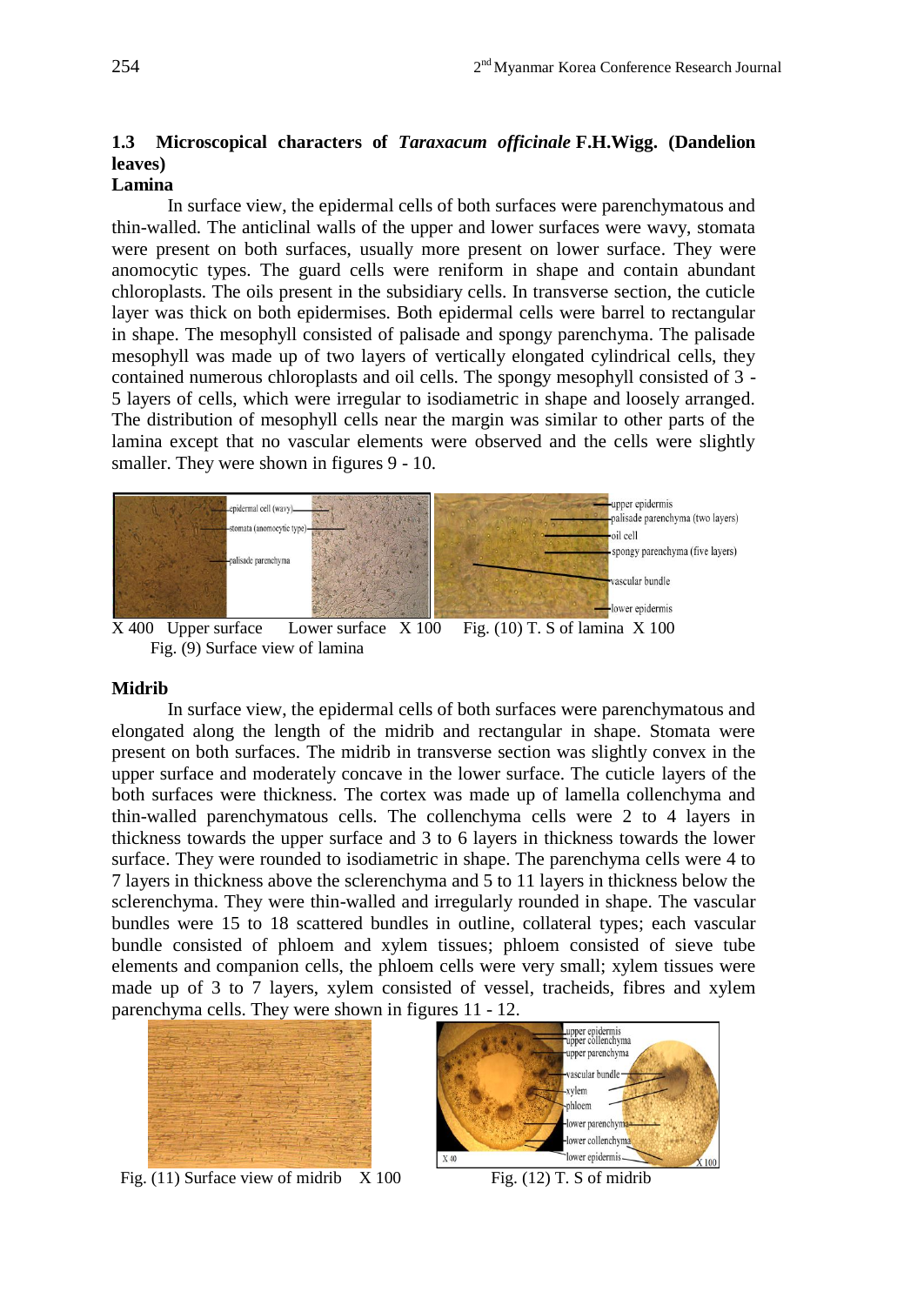## **Petiole**

In surface view, the epidermal cells of both surfaces were parenchymatous, thin-walled and rectangular to polygonal in shape and elongated along the length of the petiole. Stomata, starch grains and oil cells were present on the both surfaces. In transverse section, the petiole was slightly convex in the upper surface and moderately concave in the lower surface. The cuticle layers of the both surfaces were thickness. The cortex was made up of lamella collenchyma and thin-walled parenchymatous cells. The collenchyma cells were 4 to 6 layers in thickness towards the upper surface and 4 to 10 layers in thickness towards the lower surface. They were rounded to isodiametric in shape. The parenchyma cells were 5 to 10 layers in thickness above the sclerenchyma and 7 to 18 layers in thickness below the sclerenchyma. They were thin-walled and irregularly rounded in shape. The vascular bundles were 15 to 18 scattered bundles in outline, collateral types; each vascular bundle consisted of phloem and xylem tissues; phloem consisted of sieve tube elements and companion cells, the phloem cells were very small; xylem tissues were made up of 5 to 9 layers, xylem consisted of vessel, tracheids, fibres and xylem parenchyma cells. They were shown in figures 13 - 14.





X 100 Fig.  $(13)$  surface view of petiole  $X 100$  Fig.  $(14)$  T. S of petiole

# **1.4 Diagnostic characters of** *[Taraxacum officinale](http://www.ipni.org/ipni/idPlantNameSearch.do?id=254151-1&back_page=%2Fipni%2FeditSimplePlantNameSearch.do%3Ffind_wholeName%3DTaraxacum%2Bofficinale%2B%26output_format%3Dnormal)* **F.H.Wigg. 1.4.1 Sensory characters of dandelion powdered leaves**

The sensory characters of dandelion powdered leaves were dark green in colour. The odour pleasant smell (aromatic) and the tea taste (bitter) were pleasant (characteristics). The texture was granular. These were shown in Figure 15.



Fig. (15) Dandelion powdered leaves

# **1.4.2 Microscopical characters of dandelion powdered leaves**

Microscopical characters of dandelion powdered leaves consists were shown in fig.16.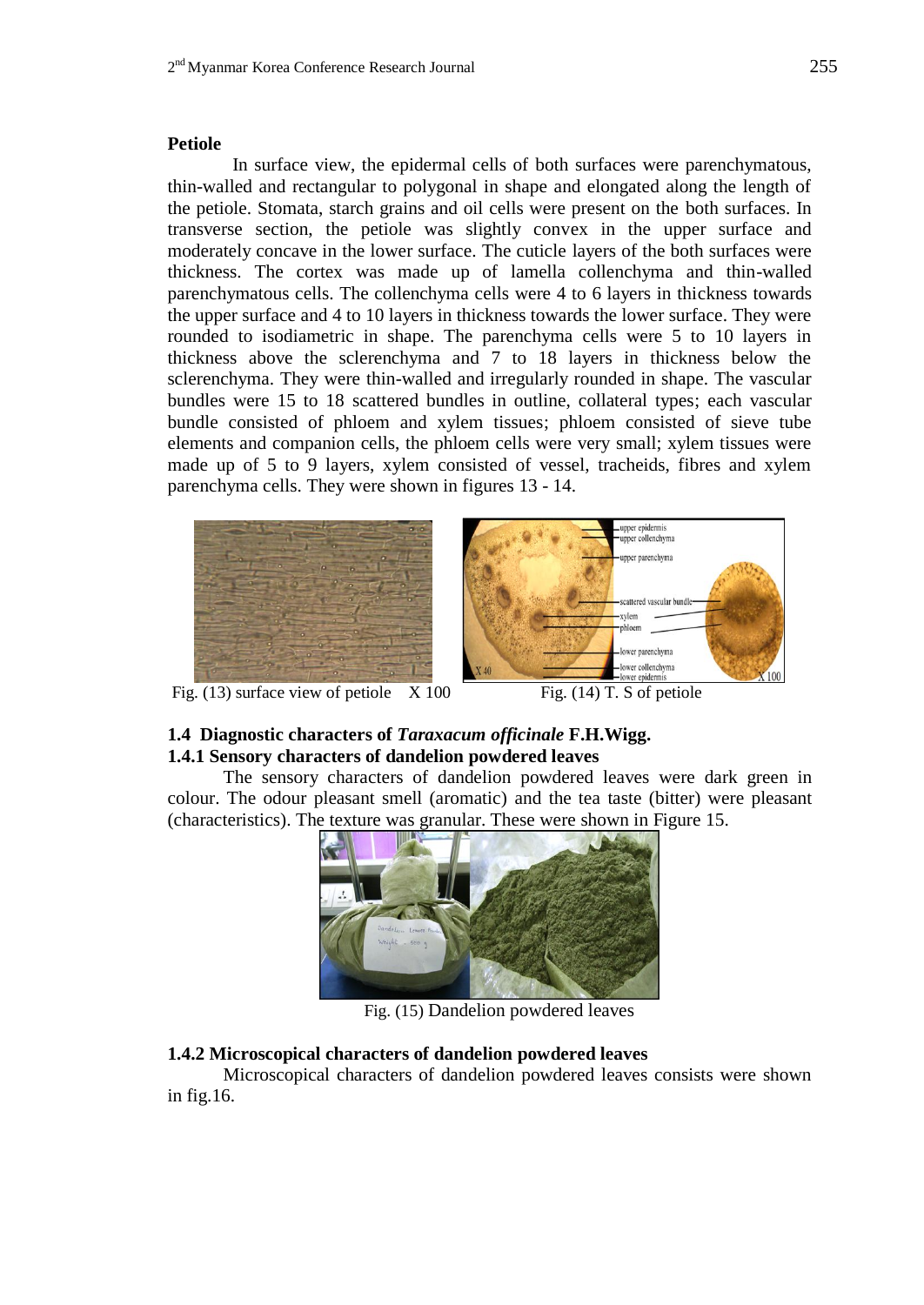

Fig. (16) Microscopical characters of dandelion powdered leaves X

# **2. Chemical studies**

400

# **2.1 Qualitative investigation on dandelion powdered leaves**

The qualitative investigations (Phytochemical test) were carried out on the dandelion powdered leaves*.* The preliminary phytochemical test in order to find out the types of phytoorganic constituents such as alkaloids, glycosides, reducing sugars, α-amino acid, saponins, flavonoids, phenolic compound, carbohydrates, starches, tannins and cyanogenic glycosides. According to the procedures as mentioned from the results are summarized in Table (1).

| No.<br>Constituents |                          | Extracts                        |                                                         | Observation                                | Results          |               |
|---------------------|--------------------------|---------------------------------|---------------------------------------------------------|--------------------------------------------|------------------|---------------|
|                     |                          |                                 | Test reagent                                            |                                            | $H_2O$           | <b>EtOH</b>   |
| 1                   | Alkaloid                 | $H_2O$<br>EtOH                  | 1. Mayer's reagent<br>2.Dragendroff's<br>reagent        | 1. White ppt<br>2. Orange ppt              | $^{+}$<br>$^{+}$ | $^{+}$<br>$+$ |
| $\overline{2}$      | Glycoside                | $H_2O$<br><b>EtOH</b>           | 10 % lead acetate<br>solution                           | White ppt                                  | $^{+}$           | $+$           |
| 3                   | Reducing<br>sugar        | $H_2O$<br><b>EtOH</b>           | Benedict's solution                                     | Brick red ppt                              | $^{+}$           | $^{+}$        |
| $\overline{4}$      | α-amino acid             | $H_2O$<br>EtOH                  | Ninhydrin Reagent                                       | Deep pink & violet colour                  | $^{+}$           | $^{+}$        |
| 5                   | Saponin                  | $H_2O$<br><b>EtOH</b>           | Distilled water                                         | Foaming                                    | $^{+}$           | $+$           |
| 6                   | Flavonoid                | $H_2O$<br>EtOH                  | dilHCL & small piece<br>of zinc/ magnesium              | Reddish brown colour                       | $^{+}$           | $+$           |
| 7                   | Phenolic<br>compound     | H <sub>2</sub> O<br><b>EtOH</b> | 3% Ferric chloride<br>solution                          | Brown colour                               | $^{+}$           | $+$           |
| 8                   | Carbohydrate             | $H_2O$<br><b>EtOH</b>           | 10% α-napthol + Conc:<br>H <sub>2</sub> SO <sub>4</sub> | Red ring                                   | $^{+}$           | $+$           |
| 9                   | <b>Starch</b>            | $H_2O$<br>EtOH                  | Iodine solution                                         | Bluish black colour                        | $^{+}$           | $+$           |
| 10                  | Tannin                   | $H_2O$<br><b>EtOH</b>           | 1% Ferric chloride<br>solution                          | Yellowish brown $&$<br>Bluish black colour | $^{+}$           | $+$           |
| 11                  | Cyanogenic<br>glycosides | $H_2O$<br><b>EtOH</b>           | Sodium picrate paper                                    | Not change colour                          |                  |               |

Table 1. Preliminary phytochemical tests on dandelion powdered leaves

 $(+)$  = presence,  $(-)$  = absence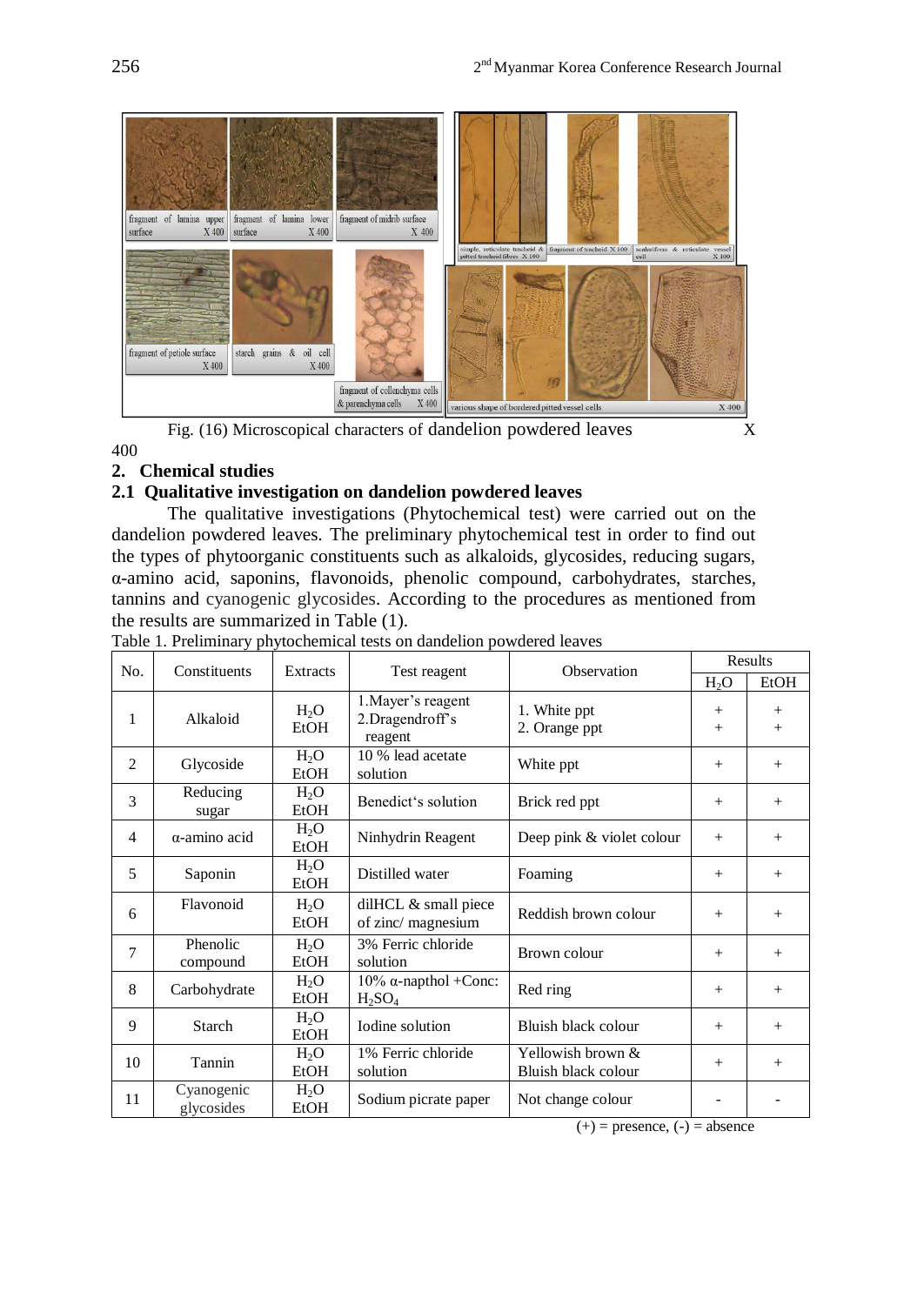# **2.2 Quantitative investigation on dandelion powdered leaves**

To identify the structures of isolated compounds, they were firstly characterized by determination of their physical properties such as pH value, total ash, moisture contents, water soluble and ethanol soluble matters. From the results of physico-chemical properties, the moisture content was usually determined by drying to constant weight and taking the loss in weight as moisture. Total ash content were also examined and recorded. The solubility of powdered leaves were carried out to find the amount of total solids soluble in solvent. All these values were useful for the quality control system regarding the physico-chemical ash and impurities whenever it was used for medicinal purposes. The different soluble matter contents were shown in Table (2).

| No.            | Composition            | Contents $(\%)$ |
|----------------|------------------------|-----------------|
|                | pH value               | 5.95            |
| 2              | Total ash              | 6.68            |
| 3              | Moisture content       | 4.85            |
| $\overline{4}$ | Water soluble matter   | 38.26           |
|                | Ethanol soluble matter | 12.61           |

Table 2. Physico-chemical tests on dandelion powdered leaves

## **2.3 Nutritional value investigation on dandelion powdered leaves**

For quality control assessment of the medicinal plant materials, nutritional values such as protein, fat, fiber and carbohydrate of dandelion powdered leaves were also determined. The results for these contents are summarized in Table (3).

| Table 3. Nutritional values on dandelion powdered leaves |  |  |  |
|----------------------------------------------------------|--|--|--|
|                                                          |  |  |  |

| No. | Composition  | Contents $(\%)$ |
|-----|--------------|-----------------|
|     | Protein      | 12.43           |
|     | Fat          | 8.12            |
|     | Fiber        | 5.37            |
|     | Carbohydrate | 62.55           |

## **2.4 Safety tests on dandelion powdered leaves**

Some safety tests of arsenic and aflatoxin for dandelion powdered leaves, they were firstly determination by quality control assessment of the medicinal and culinary plant. These tests results were shown in Table (4). Table 4. Safety tests on dandelion powdered leaves

| No. | Composition     | Result of powdered leaves | Standard |
|-----|-----------------|---------------------------|----------|
|     | Arsenic (ppm)   | Not detected              |          |
|     | Aflatoxin (ppb) | 8.459                     |          |

# **2.5 Thin Layer Chromatography (TLC) tests on dandelion powdered leaves**

By analyzing the TLC chromatogram of polyphenols, one can note the presence of several spots corresponding to compounds with flavonoid behaviour. Among these spot  $R_f$  value 0.48 was the scientific literature mentions the presence of caffeic acid. These tests results were shown in figure (17).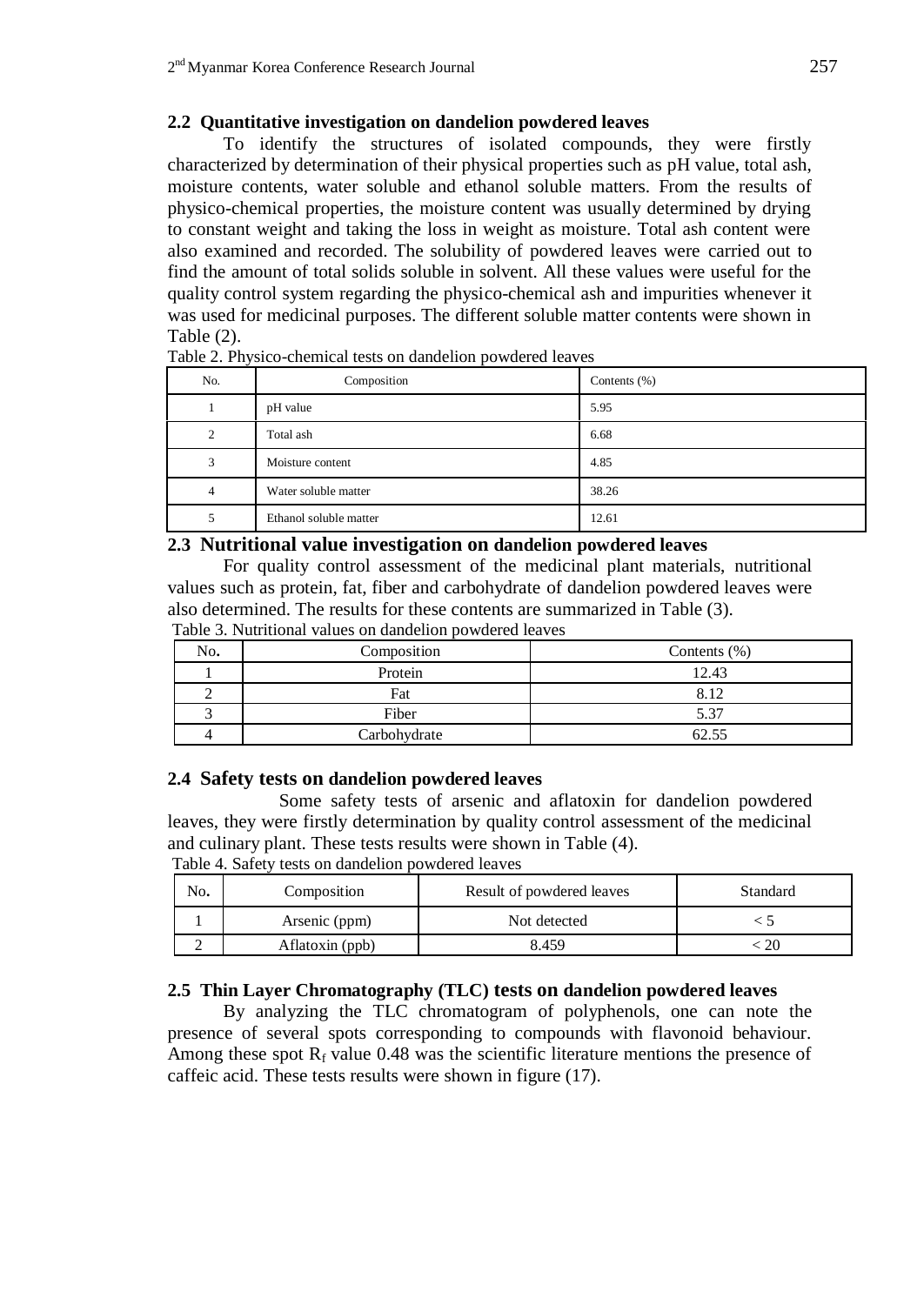

Fig. (17) TLC chromatogram of polyphenols in methanolic extract prepared from dandelion powdered leaves (viewed with a UV lamp at 254 and 365 nm)

## **Discussion and Conclusion**

In this research paper, the whole plant of *Taraxacum officinale* F.H.Wigg. is a perennial herbaceous tap root and produces one to more than ten stems tall. The stems (modified peduncle) can be bear solitary inflorescence heads that are held as taller than the foliage. The foliage leaves are Dent-de-Lion (Lions Tooth) resemble the jagged edged leaves that taper at the tip, usually lay flat to the ground and are formed in a circular arrangement (rosette). Inflorescences bear yellow ray florets only, two series of involucral bract and flat receptacles present. Modified ray florets are bisexual, 5-dentate corolla lobe and persistent of modified calyx present. Achenes are 5-angled, straight tapering to a truncate base with small overlapping flat spines at the top. Modified stalk is called a beak, between the persistent calyx (pappus) and the achene, which elongates as the fruit matures. These characters were in general agreement with those mentioned by Hooker (1882), Dassanayake (1980), Backer (1965) & Wikipedia (2017).

In the microscopical characters of *Taraxacum officinale* F.H.Wigg (Dandelion leaves) studies, the lamina was dorsiventral, epidermal cells of upper and lower surface were wavy, palisade parenchyma (2 layers) consisted of upper epidermis and spongy parenchyma consisted of lower epidermis. Stomata were present on both surfaces, usually more present on lower surface, they were anomocytic types; surface view of midrib and petiole epidermal cells were rectangular to polygonal in shape, in transverse section made up of lamella collenchyma and thin-walled parenchymatous cells, vascular bundles were scattered bundles in outline, collateral types, vascular bundles consisted of phloem and xylem tissues, phloem consisted of sieve tube elements and companion cells, xylem consisted of vessel, tracheids, fibres and xylem parenchyma cells. These characters are agreement with those mentioned by Metcalfe and Chalk (1950) and Trease and Evans (1978).

Diagnostic characters of dandelion powdered leaves samples were observed. The sensory characters were found to be dark green colour, pleasant smell (aromatic) odour, bitter (tea) taste, granular texture and in the microscopical characters were found to be fragment of upper and lower lamina, fragment of midrib and petiole surface layer, abundance of starch grains and oil cells, fragment of collenchyma and parenchyma cells, various fibres, fragment of various tracheid and various vessel cells were observed. All these characters mentioned above can be used for identification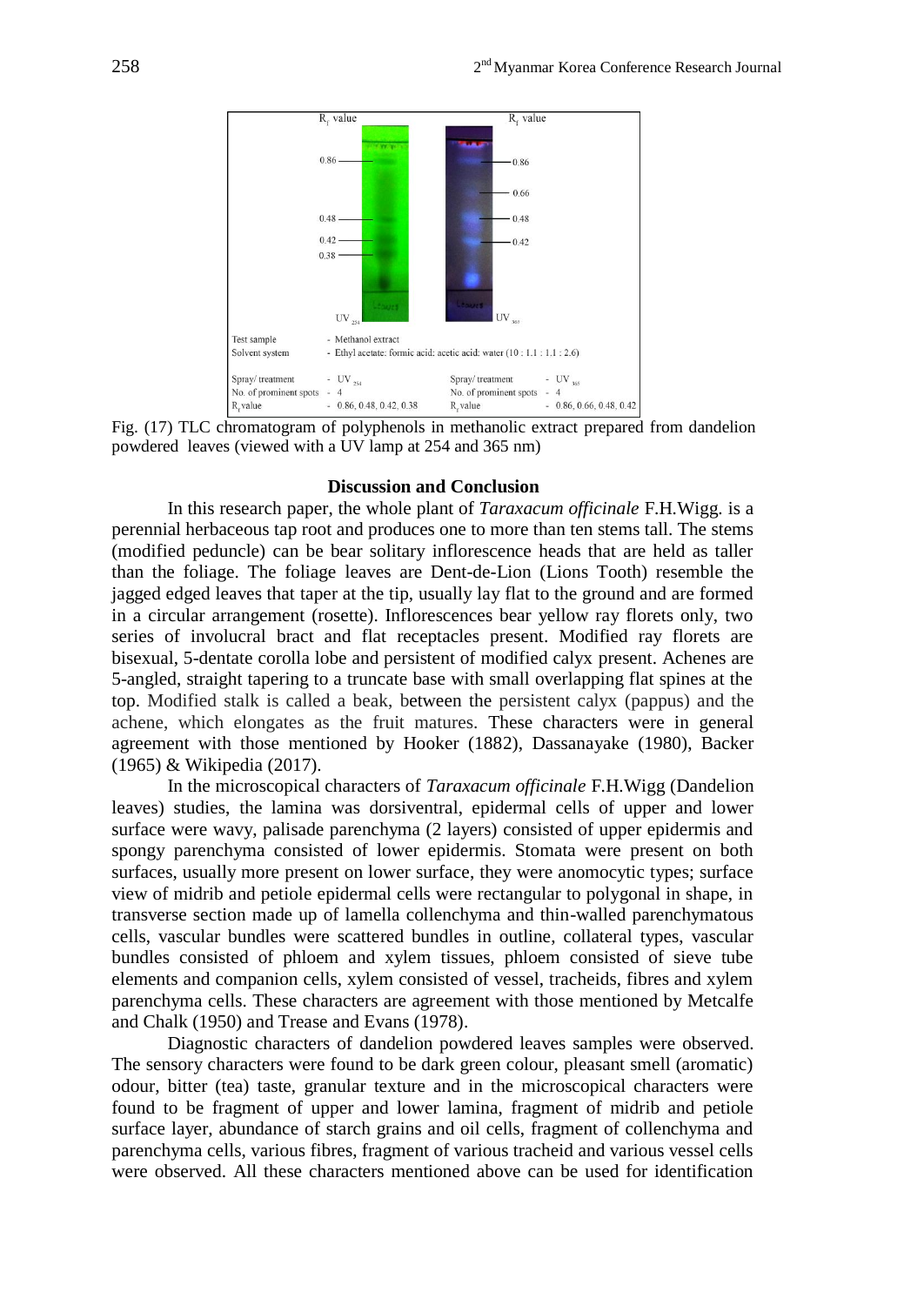and standardization in traditional values of drug. All these characters are not mentioned by previous researchers. These characters were in general agreement with those mentioned by Trease and Evans (1978) & Metcalfe and Chalk (1950).

Chemical studies such as, preliminary phytochemical screening of water and ethanol extracts powdered leaves were showed the presence of alkaloids, glycosides, reducing sugars, α-amino acid, saponins, flavonoids, phenolic compound, carbohydrates, starches and tannins whereas cyanogenic glycosides were not detected in both extracts. Among them, alkaloids, reducing sugar and flavonoid were prominently observed. All characters mentioned by Central Council Research in Unani Medicine (1987), Trease and Evans (1978).

Physico-chemical properties of powdered leaves were showed in pH value (5.98 %), total ash content (6.68 %), moisture content (4.85 %), water soluble matter (38.26 %) and ethanol soluble matter (12.61 %) those could be used for the organic matter determined. These all statements were in general agreement with those mentioned by British Pharmacopeia (1968) and W.H.O (2011).

Some nutritional values tests of powdered leaves were showed in protein content (12.43 %), fat content (8.12 %), fiber content (5.37 %) and carbohydrate content (62.55 %) respectively. Those could be mentioned above can be used for consumers to understand the nutrition contents of individual food products, compare nutrition contents across product categories and choose among relevant food alternatives. These all statements were in general agreement with those mentioned by Horwitz (2000), Kjeldahl (1883) and Kirk & Sawyer (1991).

Some safety tests of powdered leaves were found to be not detected on arsenic content and less than 20 ppb on aflatoxin (8.459 ppb) content. All these characters mentioned above can be used for helps to identify and assess potential risks in plant equipment. These all statements were in general agreement with those mentioned by Leszczynska, *et al*. (1998).

TLC chromatogram tests on the powdered leaves extract were showed in  $R_f$ values 0.86, 0. 48, 0.42, 0.38 (viewed with UV lamp 254nm) and  $R_f$  values 0.86, 0. 66, 0. 48, 0.42 (viewed with UV lamp 365nm) observed spots respectively. There are agreed (Popescu, *et al*. (2010)) with R<sup>f</sup> values 0.48 of the scientific literature mentions the presence of caffeic acid.

All characters mentioned above can be used for identification and standardization in beneficial effect of alternative medicinal and culinary plant. Therefore, the present research deals with traditional medicine were given knowledge for local people and useful for the investigation of effective pharmacological research in the coming future.

### **Acknowledgements**

I would like to special thank Dr. Tin Htwe, Rector, Hinthada University and Dr Mar Lar, Prorector, Hinthada University, for their kind permission to carry out this research paper. I would like to my respectful teachers Dr. Moe Moe Khaing, Professor and Head, Department of Botany, Hinthada University and Dr. Ye Ye Than, Professor, Department of Botany, Hinthada University, for their kind help and suggestions. And then, my deepest appreciation goes to Dr. Khin Maung Lwin (FAME), and all staff from FAME Pharmaceuticals, Yangon and FAME Organic Pharming Project, Pyin-Oo-Lwin, for their encouragement and helping throughout this period.